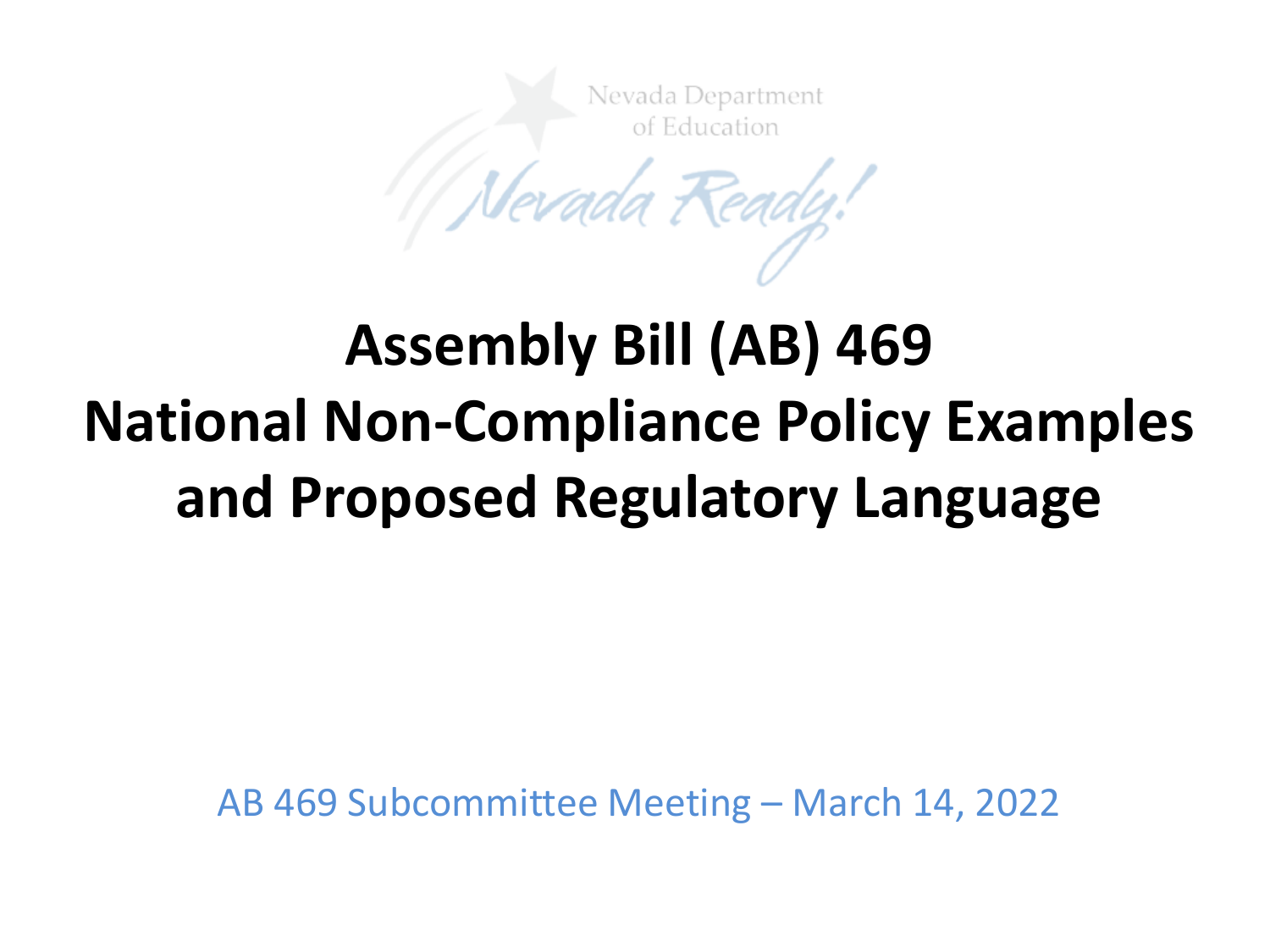# **Presentation Outcomes**

AB 469 Subcommittee Members will:

- Receive a presentation regarding national non-compliance policies and practices related to state takeovers
- Review possible regulatory language regarding noncompliance consequences
- Review proposed regulatory language based on feedback previously provided by the Subcommittee and the State Board of Education related to an additional appeal process and mandatory training

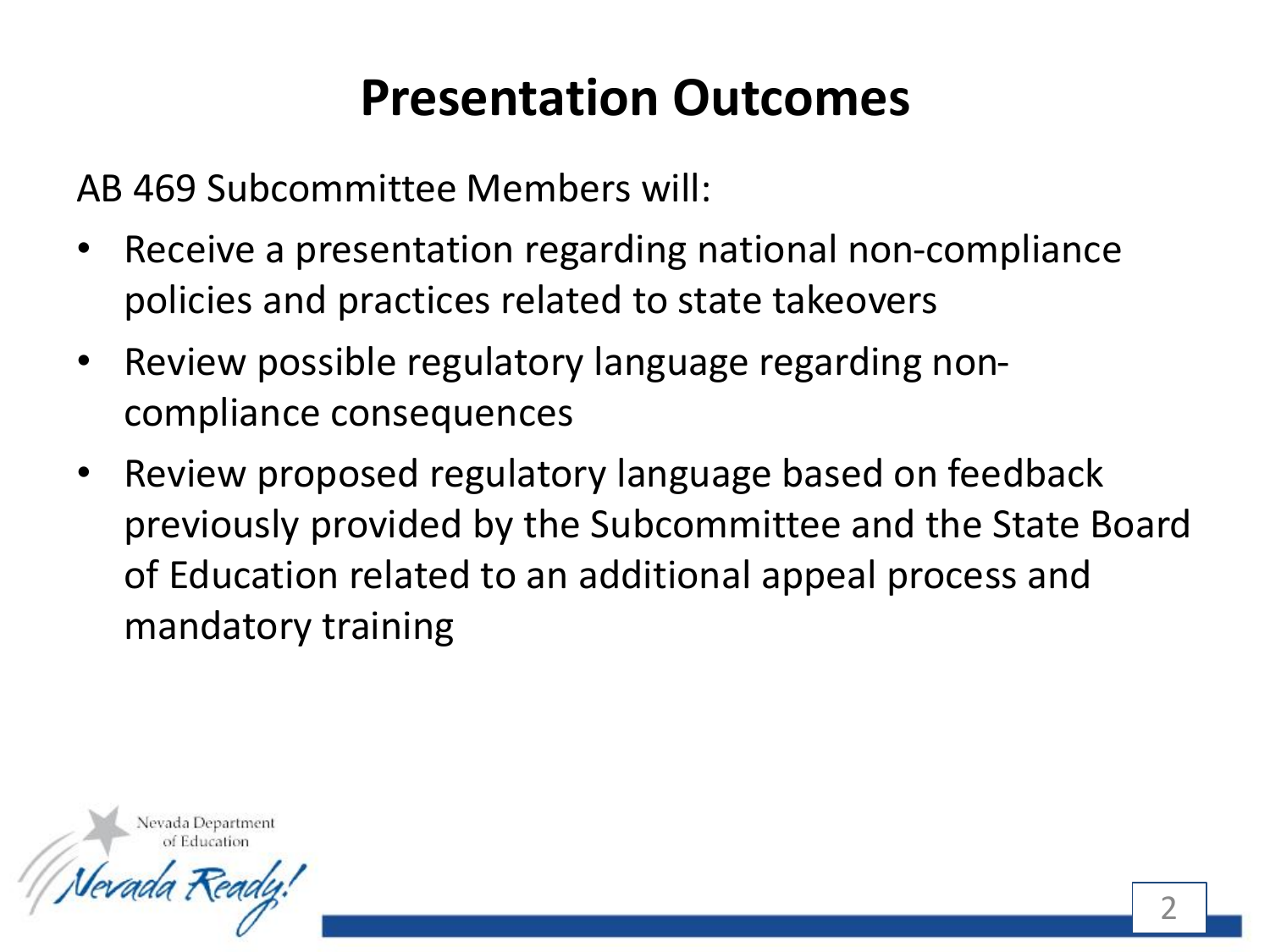# **What is a State Takeover?**

In general, a [state takeover](https://www.ecs.org/wp-content/uploads/12139.pdf) occurs when a state removes control of a district or school from the local education agency and turns it over to the state education agency or a receiver. Within states' policies, there is significant variation in the circumstances under which states are permitted to takeover a school or district.

School performance remains the top reason to initiate a school or district takeover. In states that do have compliance requirements or need to address non-compliance, there are generally two areas of focus: non-compliance with state statue/regulation or financial malfeasance.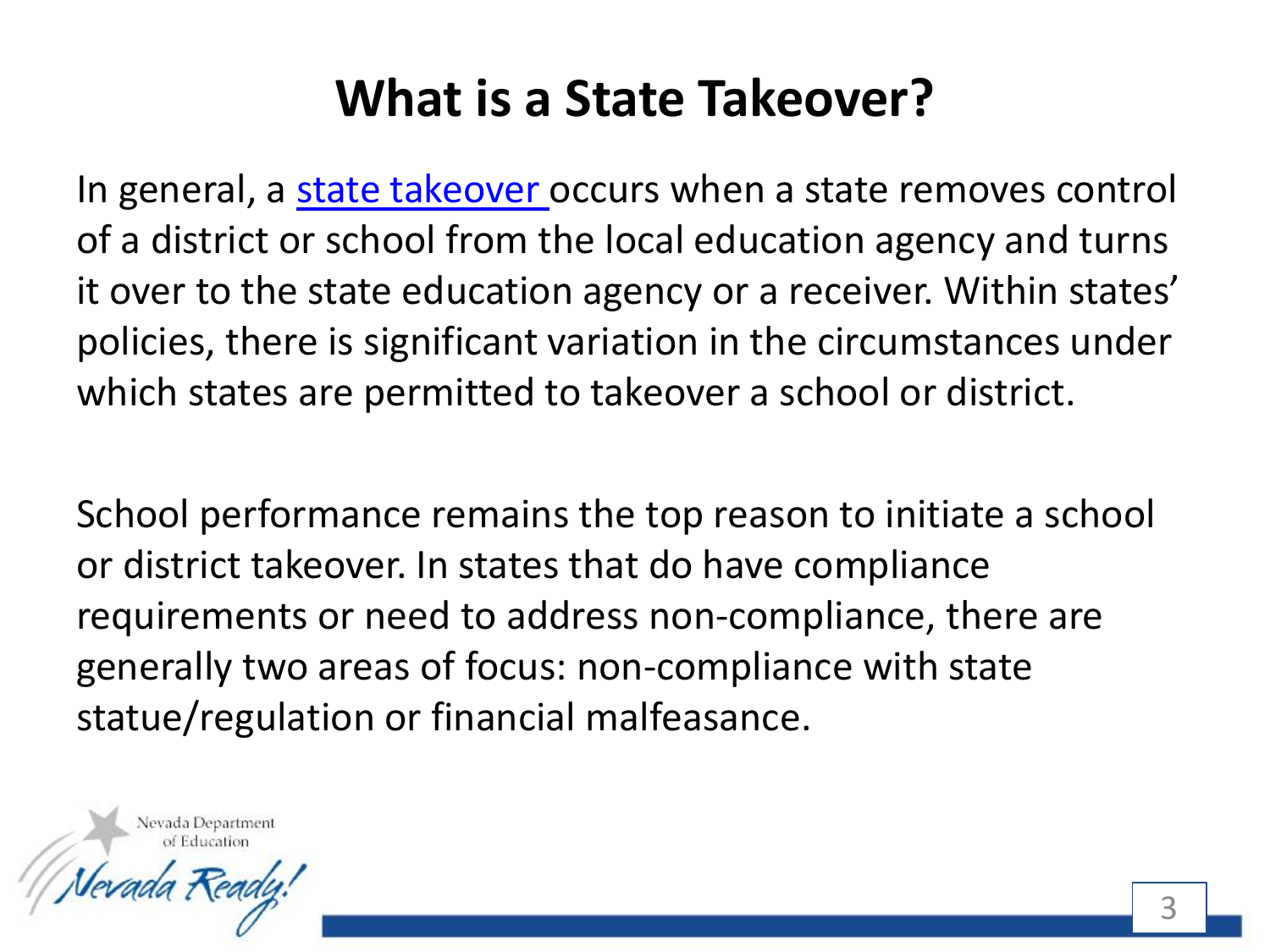# **Statute, Regulation, and Financial Compliance**

While state takeover strategies are often discussed within the context of academic improvement, several states allow state takeovers for financial insolvency or mismanagement.

According to a 2011 review of state takeover policies conducted by the Education Commission of the States, 33 states permit a state takeover of a school district for either academic or financial reasons and 17 states authorize a takeover due to a district fiscal crisis.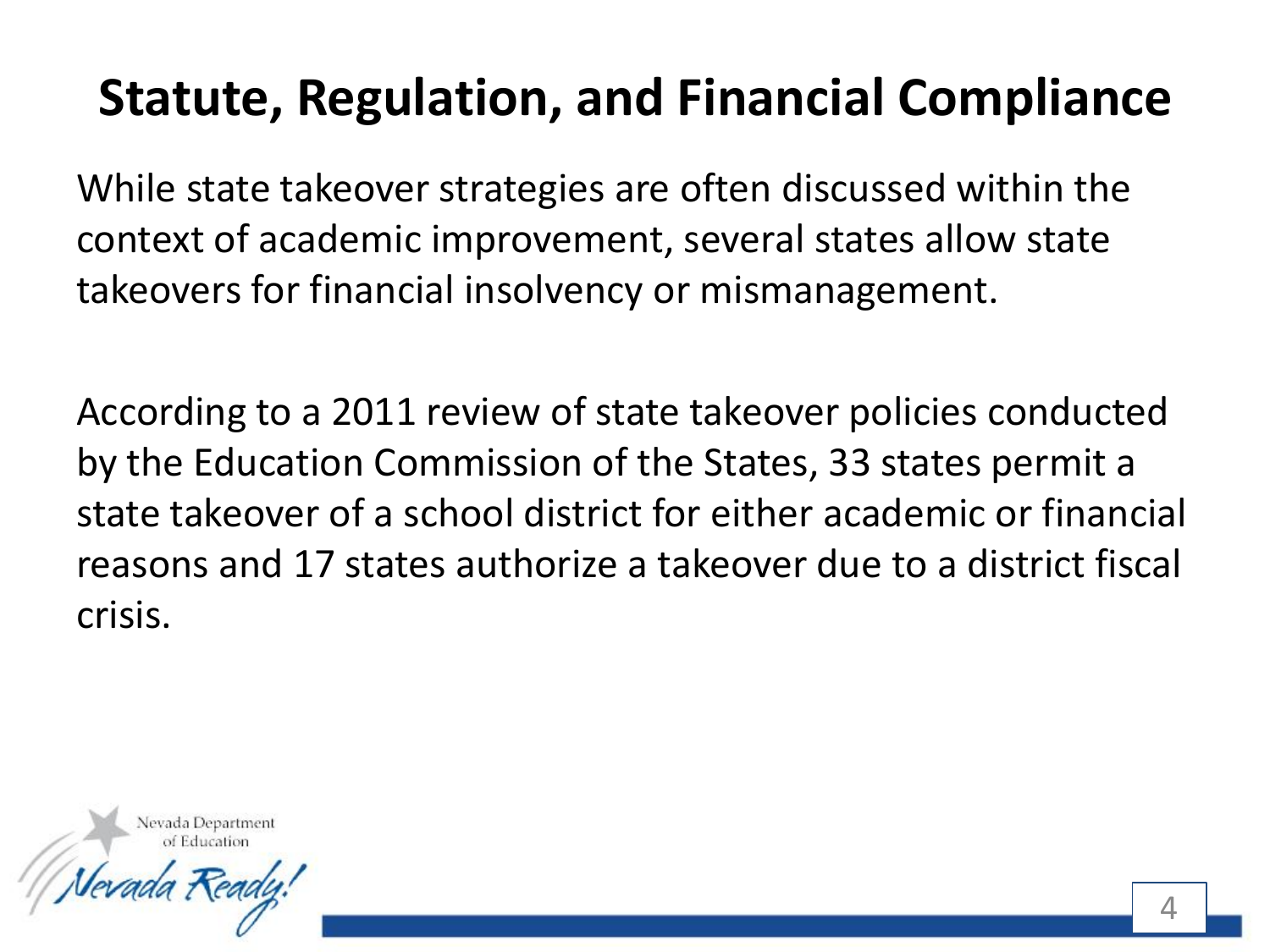#### **Arizona Example**

Pursuant to [Title 15 Education §](https://codes.findlaw.com/az/title-15-education/az-rev-st-sect-15-103.html) 15-103, the Arizona State Board of Education may place a school district in receivership if the state board determines that the school district is insolvent or has grossly mismanaged its finances. The appointed receiver may override any decisions of the school district's governing board or the school district superintendent, or both, concerning the management and operation of the school district. Additionally, the receiver has the authority to place on extended leave, suspend or terminate for cause the school district's superintendent or chief financial officer, or both.

Nevada Department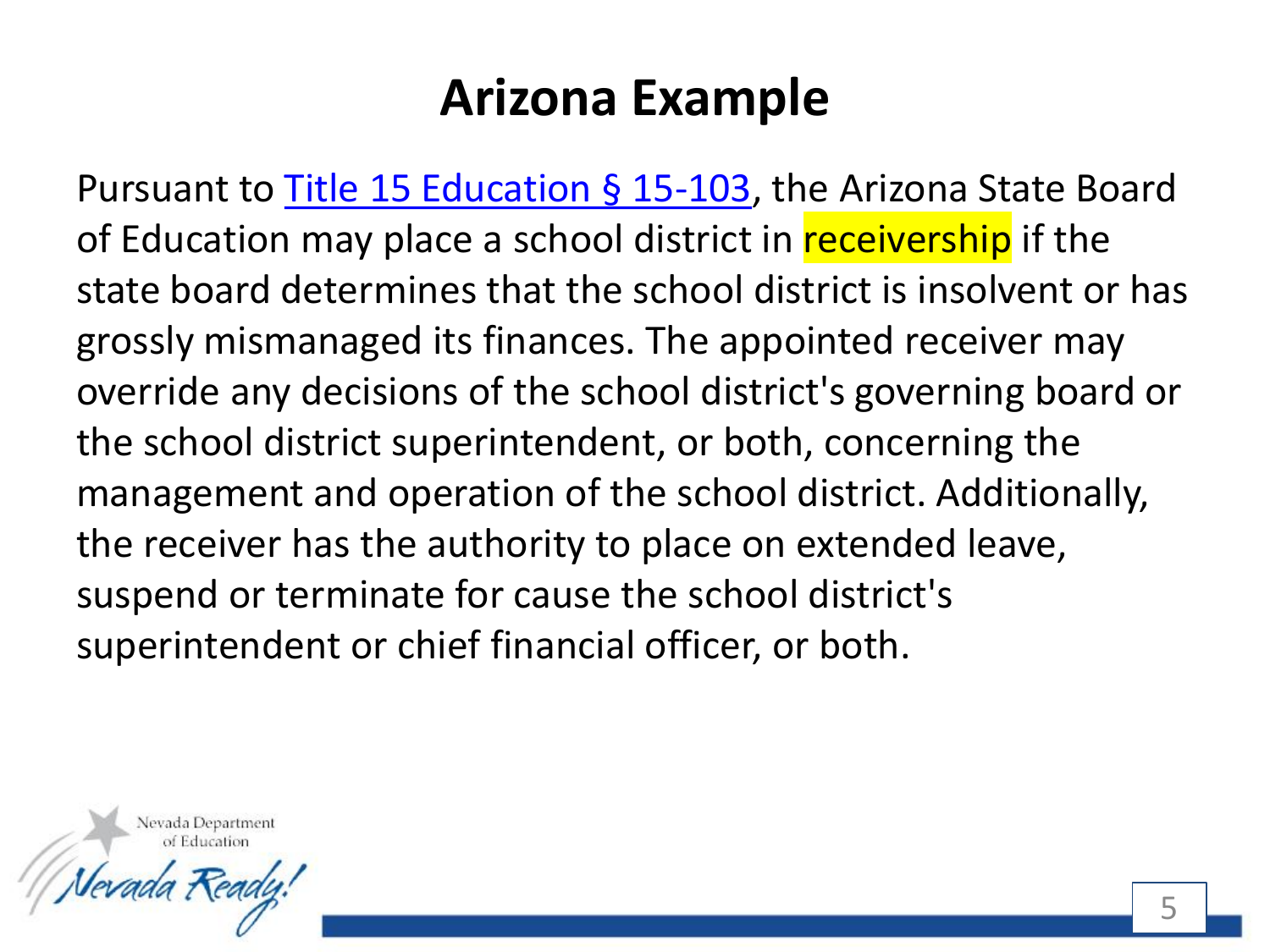### **Iowa Example**

[The Iowa State Board of Education is required \(Iowa Code Ann. §](https://www.legis.iowa.gov/docs/code/256.11.pdf) 256.11) to establish an accreditation, monitoring, and enforcement process for school districts. The process requires different phases of monitoring, including school and district takeovers. The first phase of monitoring, prior to any takeover process, requires compliance with policies and regulations, including accreditation standards and fiscal responsibilities, among others.

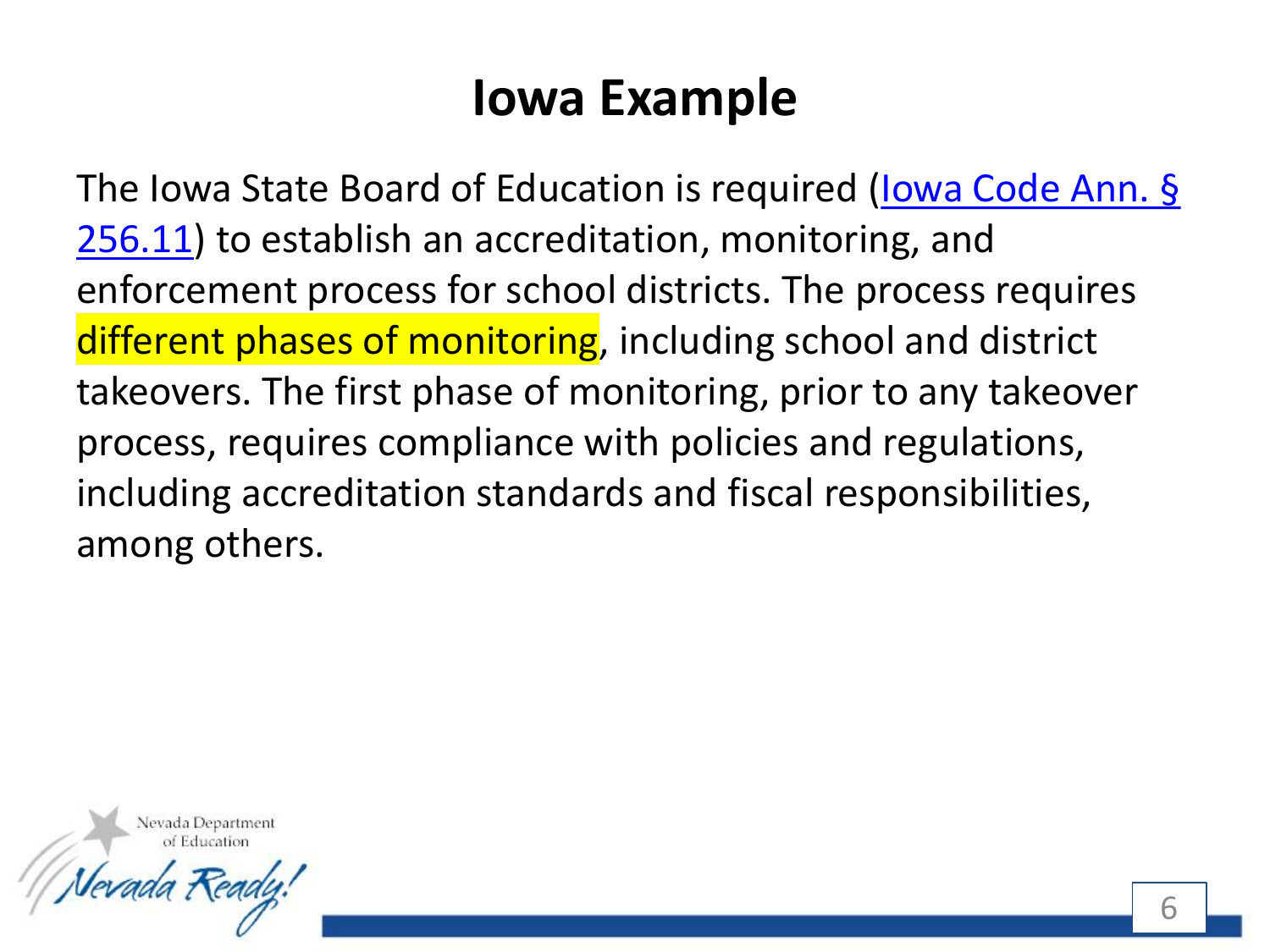# **Michigan Example**

The Michigan Department of Education provides liaisons from the Office of Partnership Districts to support schools and districts in navigating compliance with the state rules and requirements.

An October 2020 report by the **Education Policy Innovation** Collaborative found that districts believed the liaisons helpful in navigating the compliance requirements (page 55). Michigan's liaison program was viewed as a balance between holding districts accountable for their decisions and performance and supporting them in their efforts.

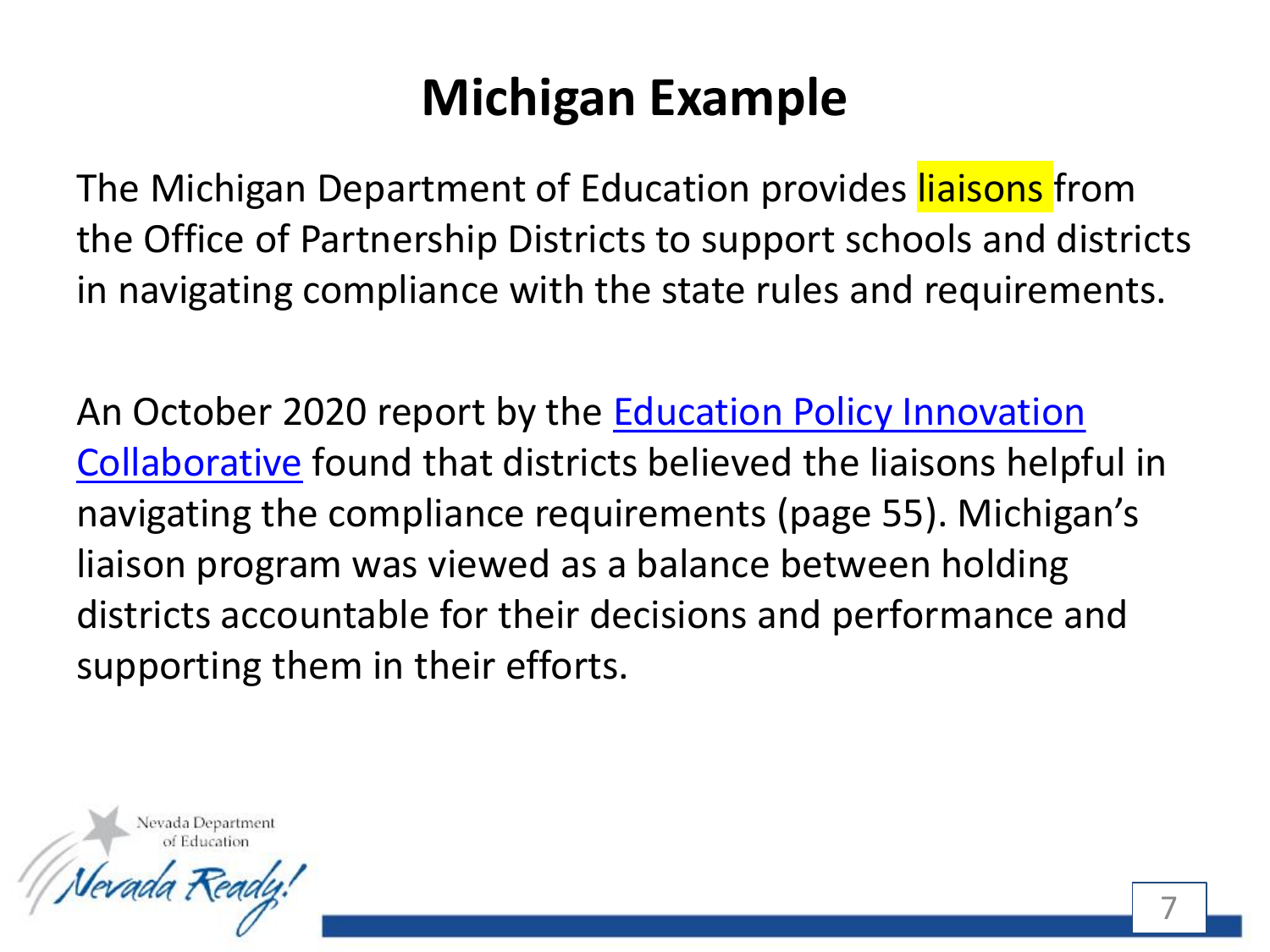### **New Mexico Example**

Statute [\(N.M. Stat. Ann. §](https://nmonesource.com/nmos/nmsa/en/item/4368/index.do#!fragment/zoupio-_Toc92125453/BQCwhgziBcwMYgK4DsDWszIQewE4BUBTADwBdoAvbRABwEtsBaAfX2zgE4AmARi4FYALPwDMASgA0ybKUIQAiokK4AntADk6iREJhcCRcrWbtu-SADKeUgCE1AJQCiAGUcA1AIIA5AMKOJpGAARtCk7GJiQA) 22-2-2) requires the New Mexico Department of Education to take over the control and management of a public school or school district that fails to meet requirements of the law or the state's rules or standards. The powers and duties of the local school board and local superintendent are suspended until the requirements of the law, standards or rules have been met and compliance is ensured.

Vevada Department of Education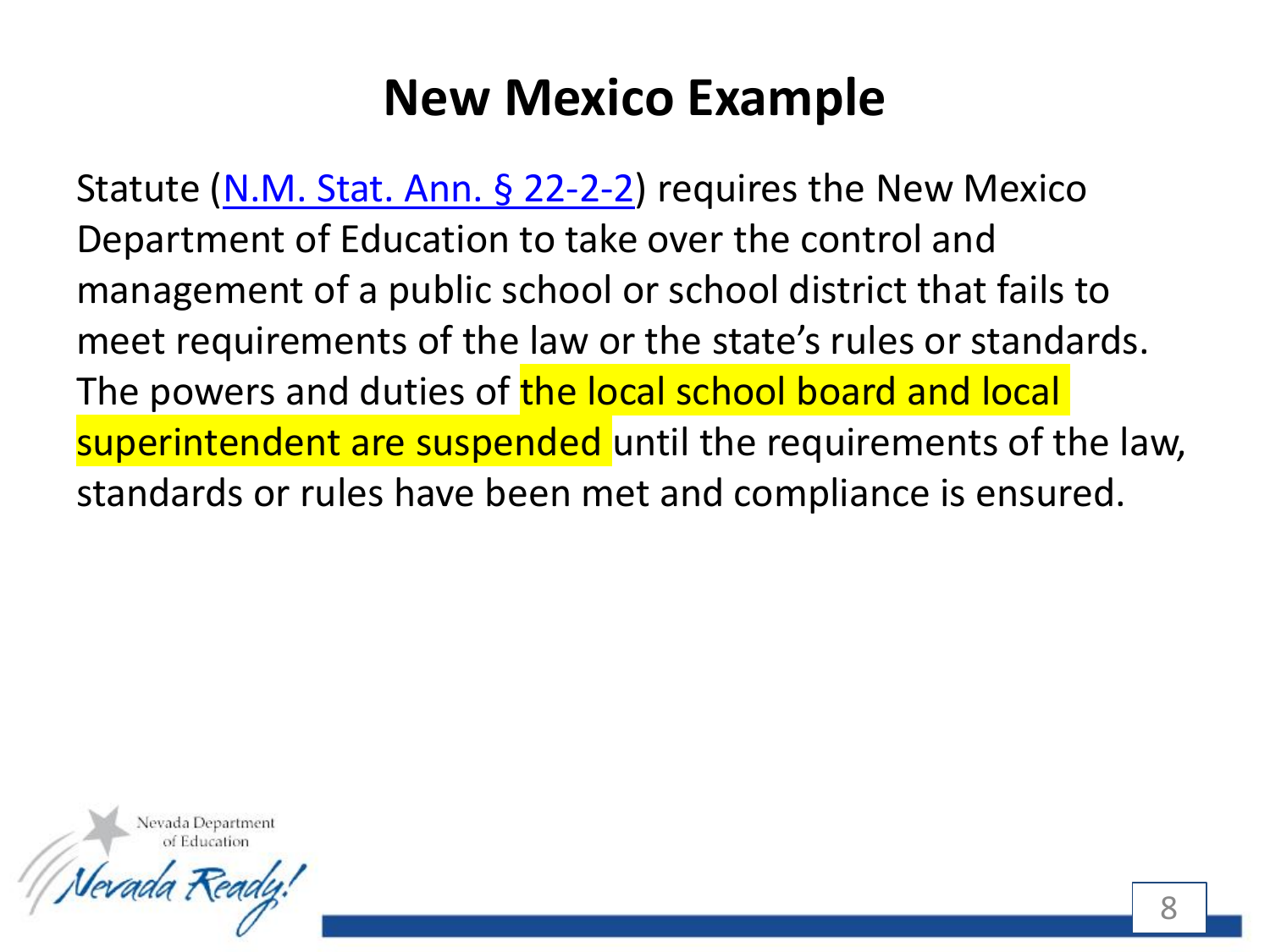# **New York Example**

Pursuant to [Education Law §211-b and 211-c a](https://codes.findlaw.com/ny/education-law/edn-sect-211-c.html)nd the New York Commissioner's Regulations §100.16 and 100.17, a Distinguished Educator is appointed by the Commissioner (State Superintendent) when such district or a school within such district has failed to achieve adequate yearly progress for four or more years.

Additionally, New York law authorizes the Commissioner to appoint up to three Monitors to focus on academic or fiscal oversight of a school district.

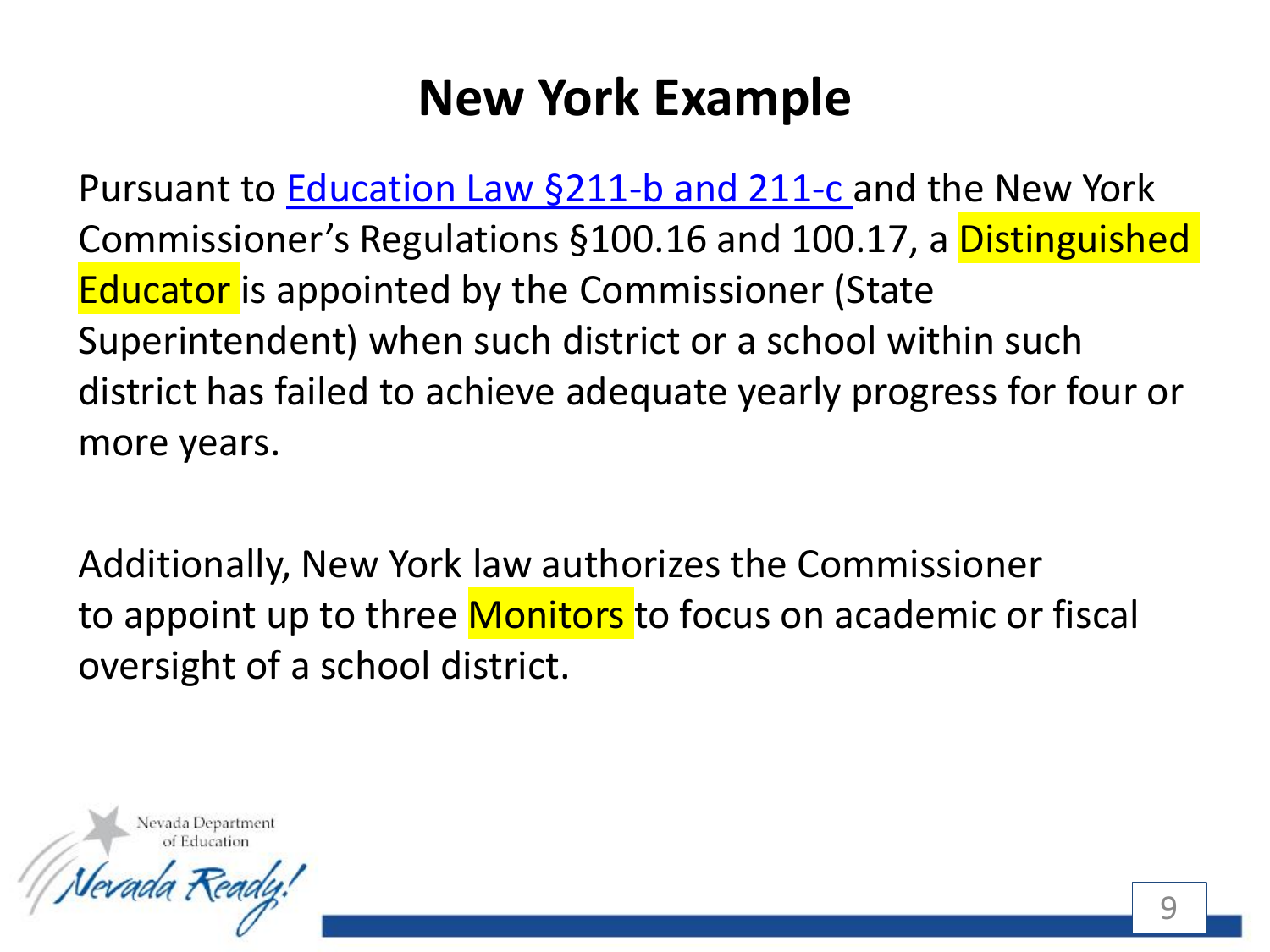#### **Texas Example**

Pursuant to [Education Code Chapter 39A,](https://statutes.capitol.texas.gov/Docs/ED/htm/ED.39A.htm) the Texas Education Agency (TEA) has the ability to take over a school district or charter school due to insufficient performance. When the TEA discovers that a school district is in need of assistance, the Commissioner of Education normally appoints a monitor. The monitor could then be elevated to a **conservator** if conditions do not improve. The Commissioner of Education may also appoint a management team and a board of managers.

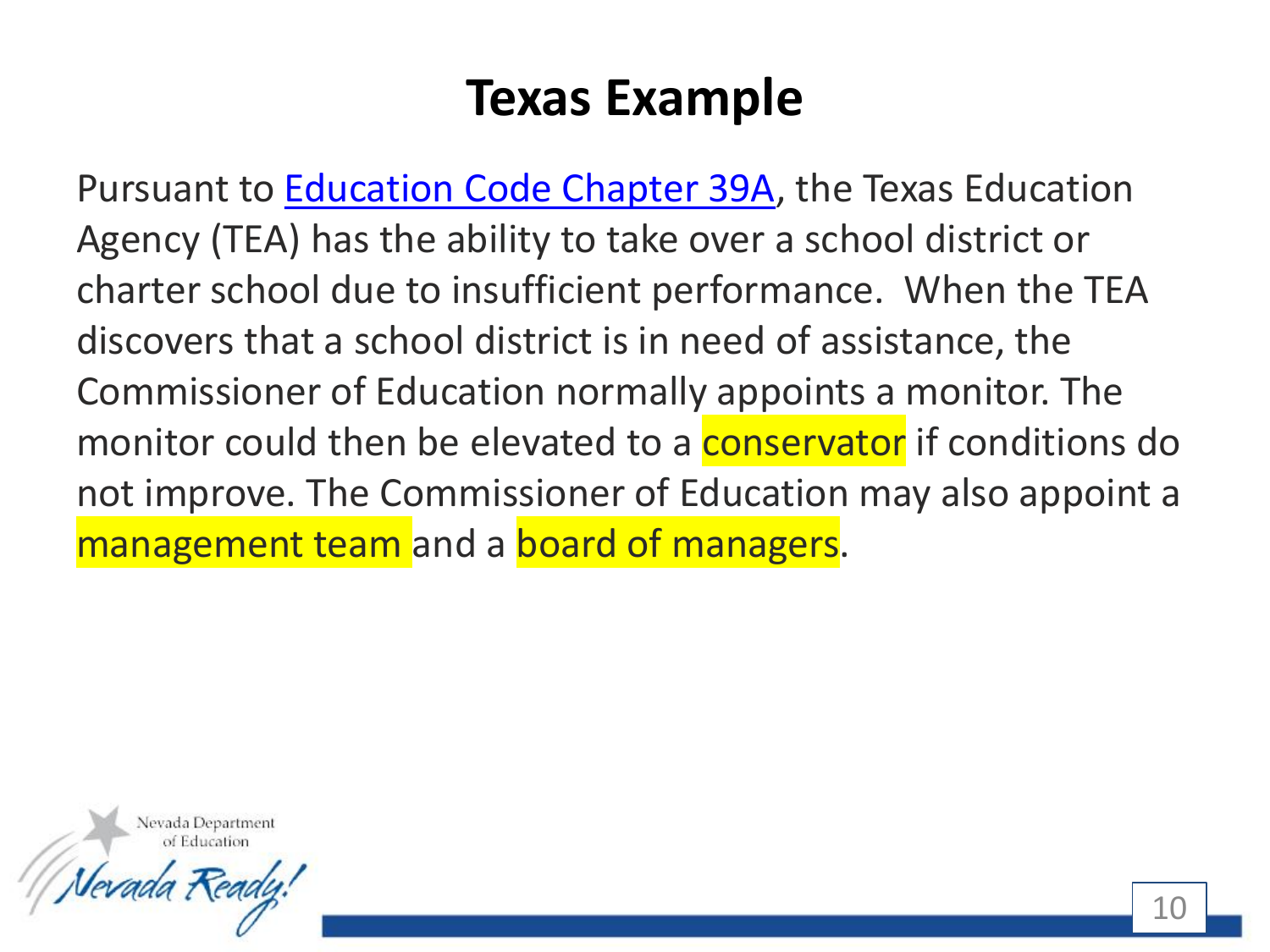# Current Nevada State Superintendent Authority

NRS 385.175 (6) - The Superintendent of Public Instruction shall:

6. Request a plan of corrective action from the board of trustees of a school district or the governing body of a charter school if the Superintendent of Public Instruction determines that the school district or charter school, or any other entity which provides education to a pupil with a disability for a school district or charter school, has not complied with a requirement of this title or any other statute or regulation governing K-12 public education. The plan of corrective action must provide a timeline approved by the Superintendent of Public Instruction for Compliance with the statute or regulation.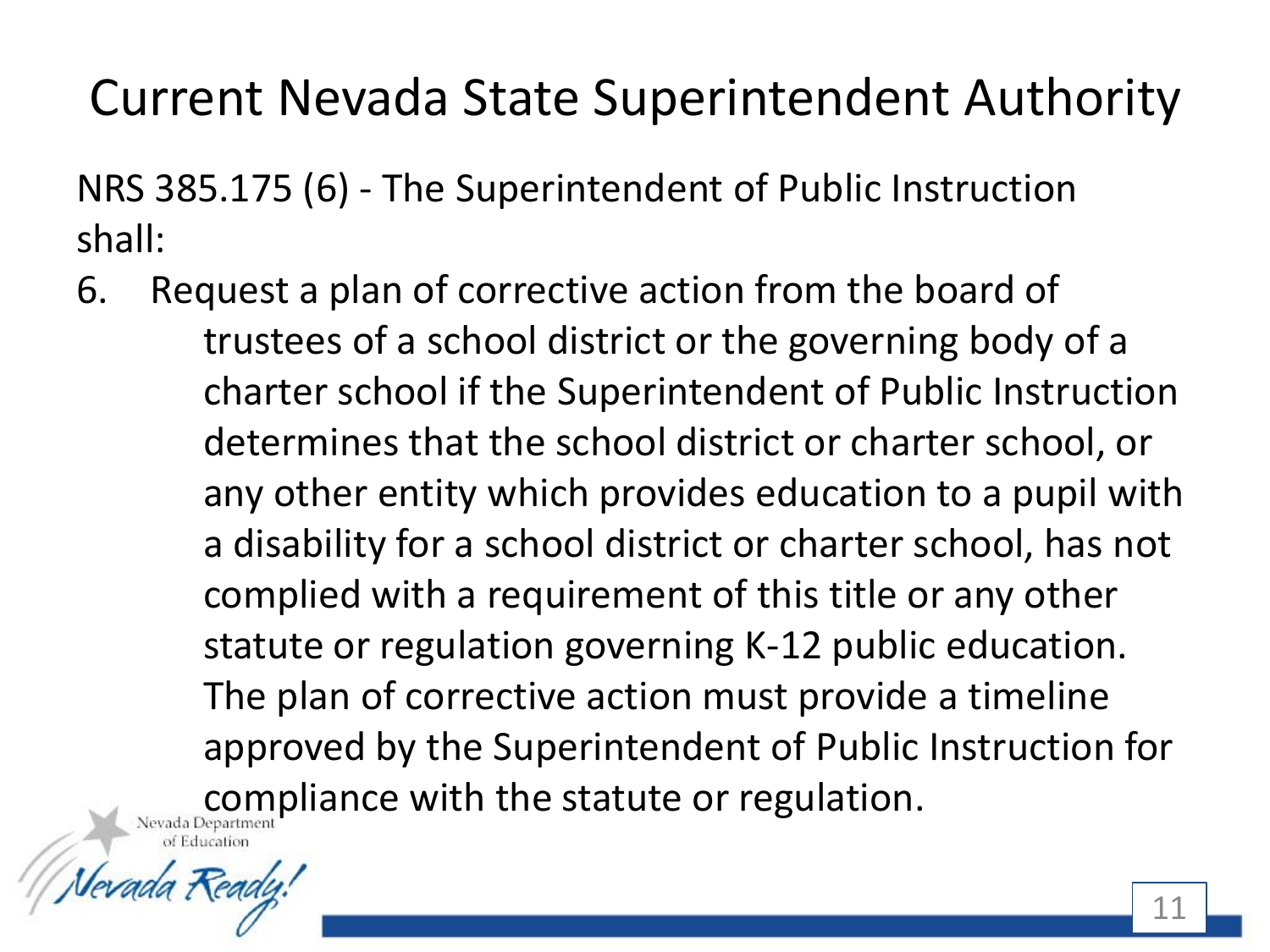#### Current Nevada State Superintendent Authority cont.

Nevada Revised Statute (NRS) 388G.580 - Superintendent of Public Instruction to ensure reorganization of large school district; cooperation of large school districts required.

1. The Superintendent of Public Instruction shall take such actions as deemed necessary and appropriate to ensure that each large school district carries out the reorganization of the school district in accordance with NRS 388G.500 to 388G.810, inclusive, and any regulations adopted pursuant thereto.

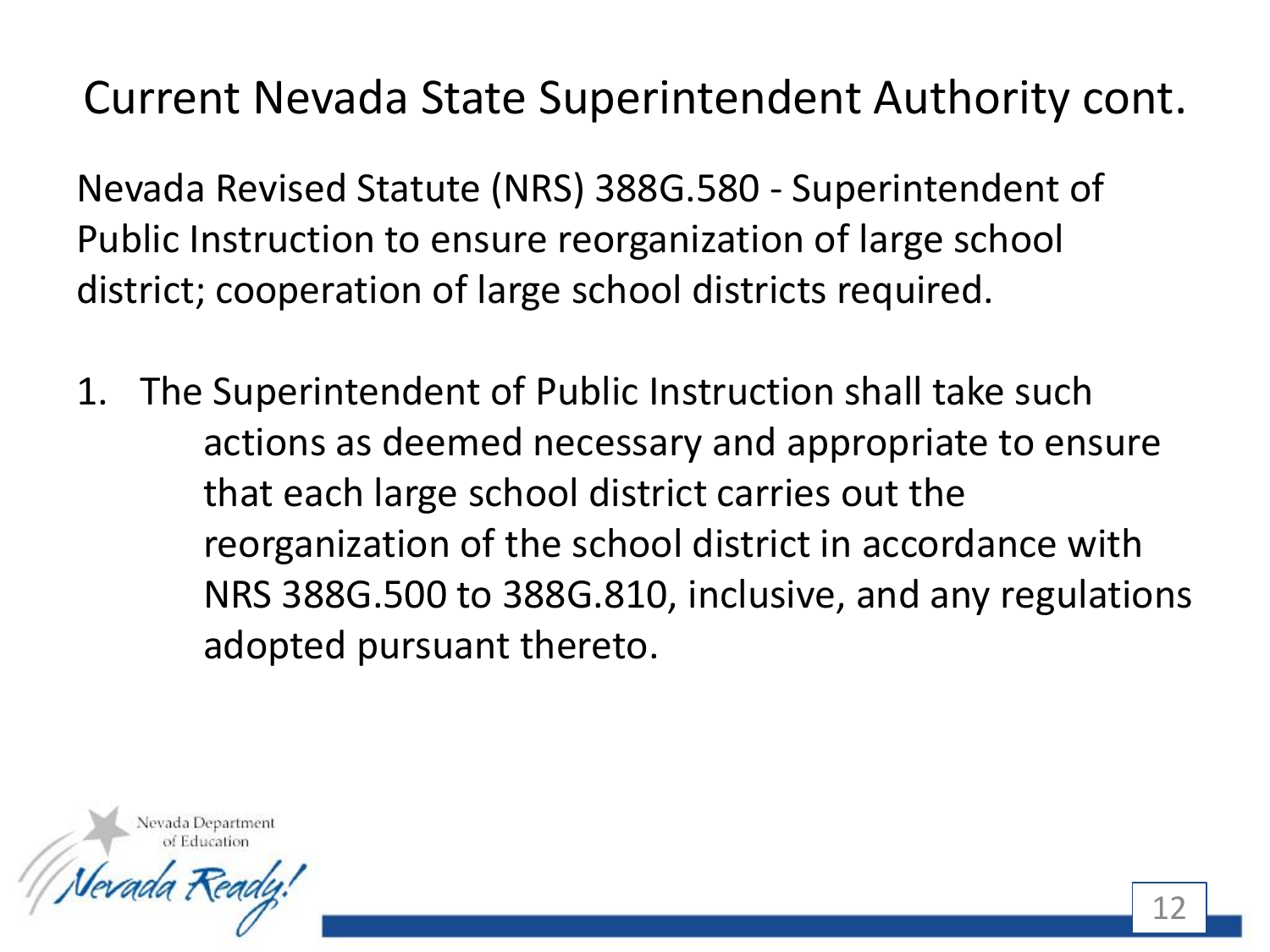# **Possible Regulatory Language**

*Nevada Administrative Code (NAC) 388G.XXX*

- *1. The Powers of the Superintendent of Public Instruction to ensure the reorganization of the large school district include, but are not limited to:*
	- *(a) Issuance of a Notice of Non-Compliance describing any deficiencies in the reorganization of the large school district to the Board of Trustees of a large school district and the Superintendent of Schools*
	- *(b) At any time after the issuance of a Notice of Non-Compliance, require the development and implementation of a Plan of Corrective Action within forty-five days of receipt of the requirement to develop and implement a Plan of Corrective Action, subject to the approval of the Superintendent of Public Instruction, to address the deficiencies noted in the Notice of Non-Compliance*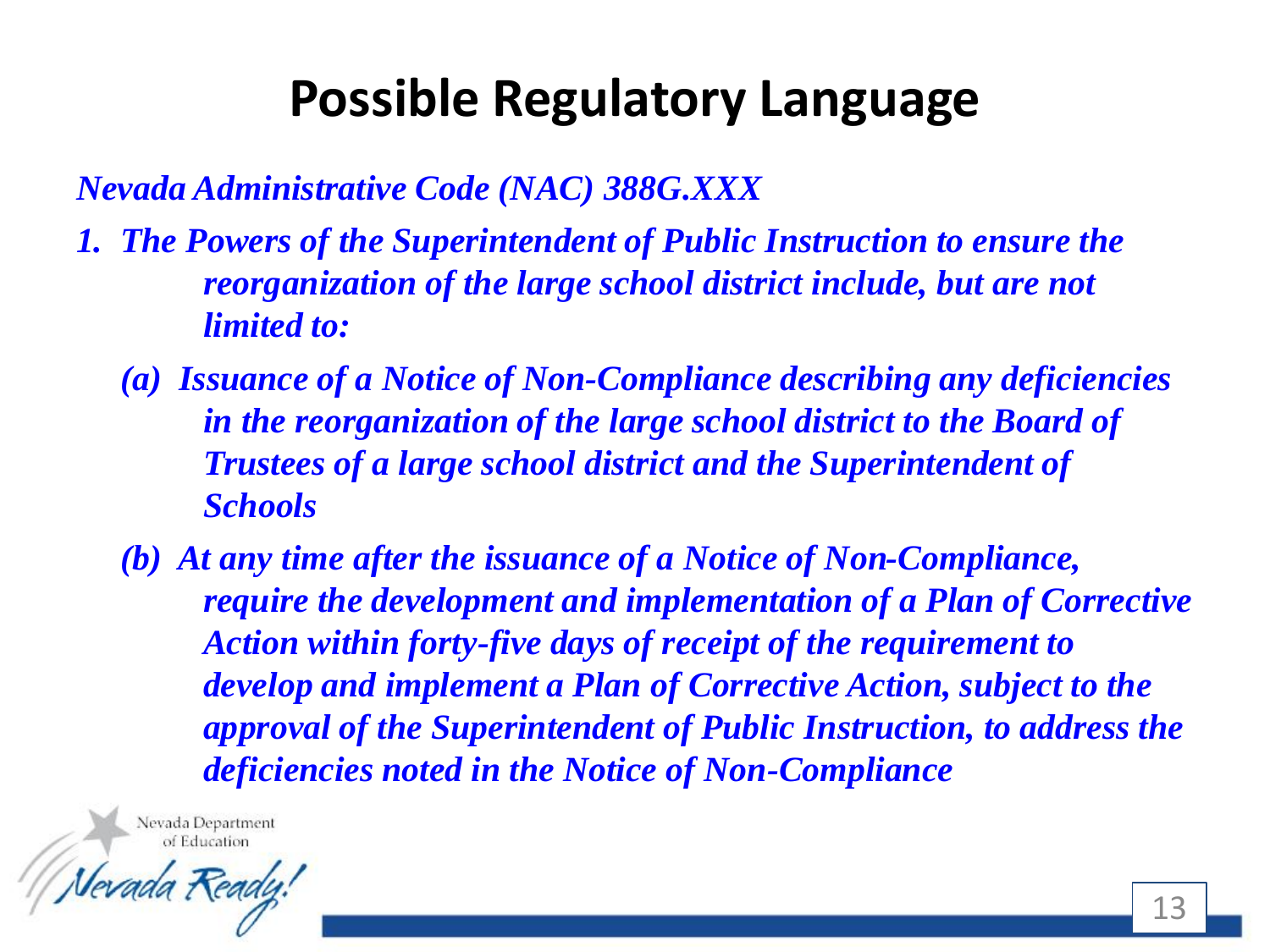# **Possible Regulatory Language** (cont. 2)

*(c) At any time after the issuance of a Notice of Non-Compliance, appoint a Distinguished Educator to assess reorganization including, but not limited to, the deficiencies noted in the Notice of Non-Compliance and provide recommendations for improvement. A Distinguished Educator must:*

> *(1) Be licensed as an educator and administrator in Nevada with not less than ten (10) years of combined experience as an educator and administrator*

> *(2) Assess the reorganization and any deficiencies noted by the Superintendent of Public Instruction and review or provide assistance in the development and implementation of any Plan of Corrective Action required by the Superintendent of Public Instruction*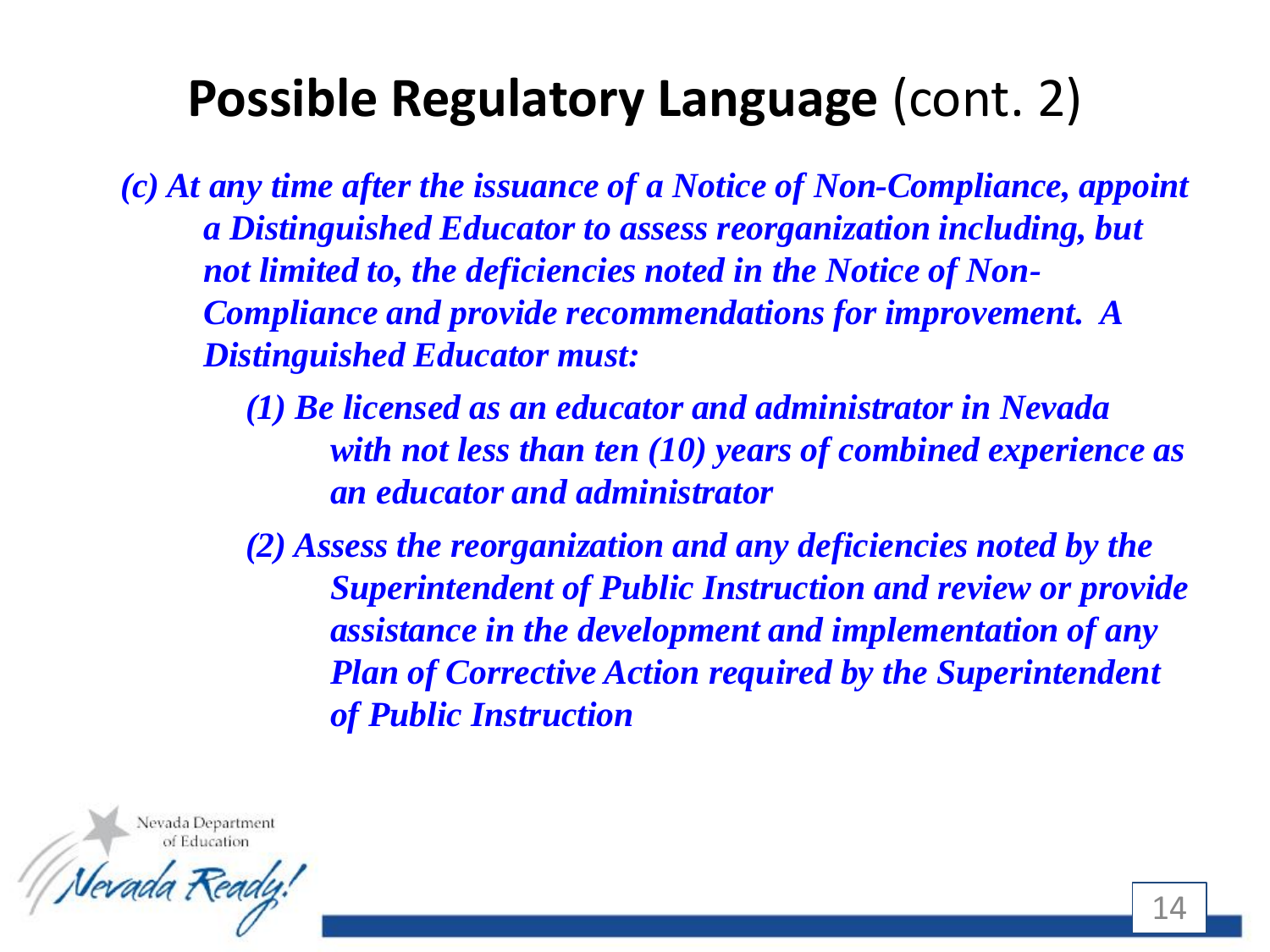### **Possible Regulatory Language** (cont. 3)

*(3) Provide written reports to the board of trustees, no less than quarterly, on their assessment of the reorganization. (4) Be compensated by the large school district commensurate with their qualifications and experience, as determined by the Superintendent of Public Instruction, as well as reimbursed for any reasonable and necessary expenses incurred in performing the duties of the distinguished educator*

*(5) Provide monthly reports and additional reports as requested to the Superintendent of Public Instruction*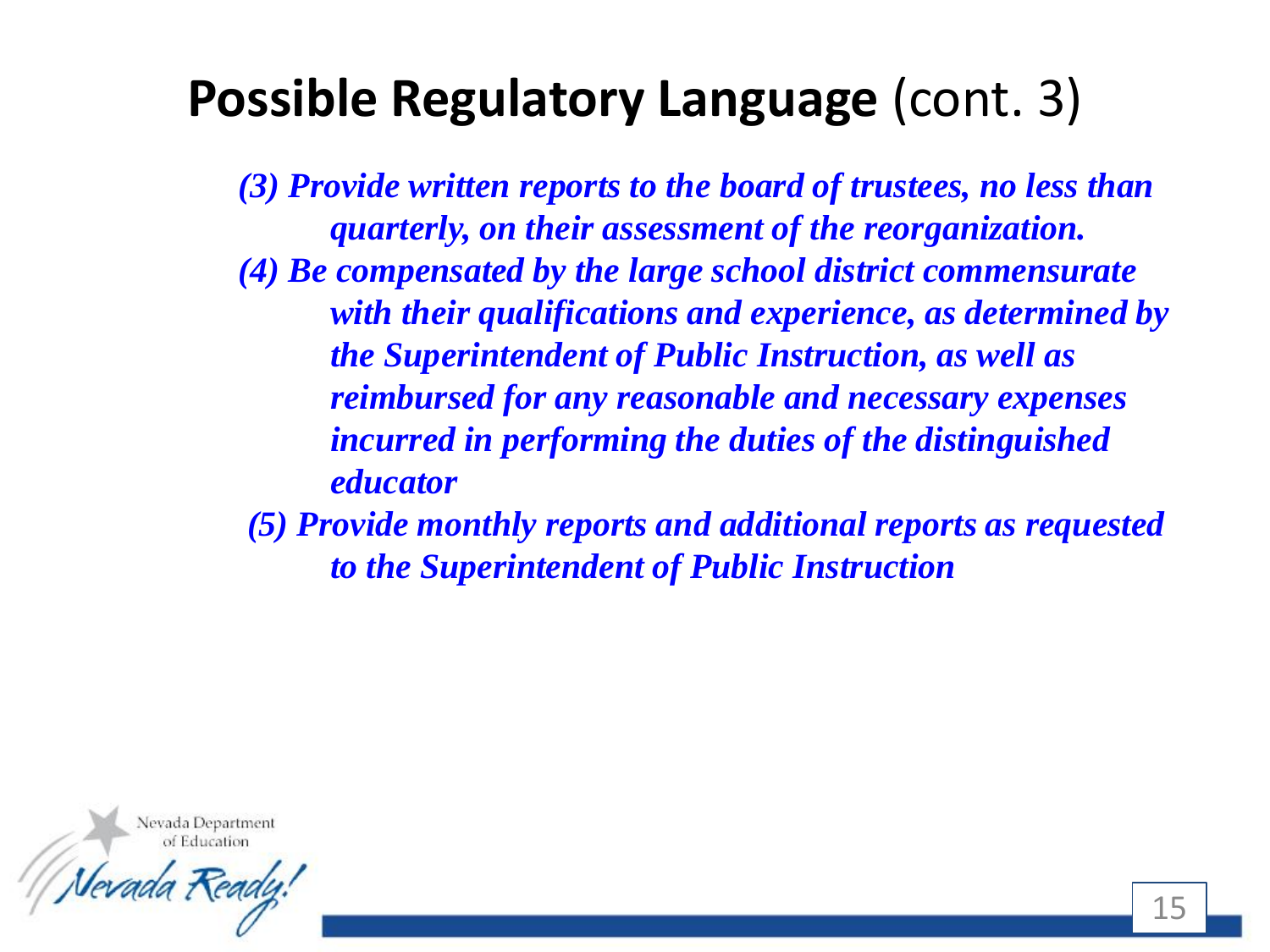# **Possible Regulatory Language** (cont. 4)

*(d) At any time after the issuance of a Notice of Non-Compliance, and after a Distinguished Educator has been appointed to assess the reorganization, the Superintendent of Schools of the large district and the school district Board of Trustees must:*

> *(1) Place the assessment of the reorganization report on the Board of Trustees agenda, no less than once monthly, of its regular meeting.*

*(2) Provide the Distinguished Educator with access to attend any and all meetings including, but not limited to, board of trustee meetings, executive or cabinet level meetings, principal meetings, and stakeholder meetings.*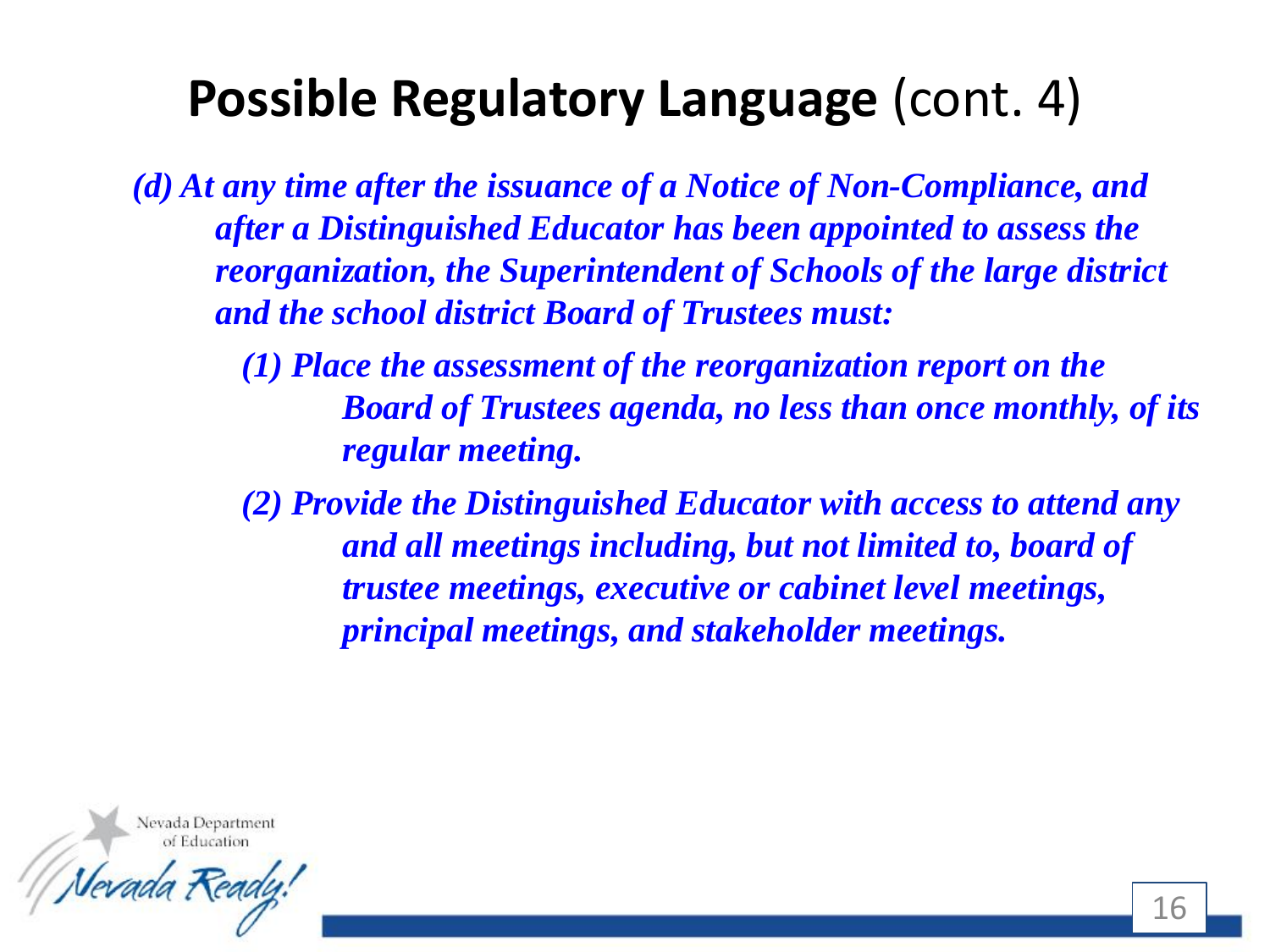# **Possible Regulatory Language** (cont. 5)

*(e) Not less than one hundred eighty calendar days after the Issuance of Notice of Non-Compliance, and if the large school district is still not in compliance with NRS 388G.500 through 388G.810, place a large school district in either partial or full receivership. The Superintendent of Public Instruction shall then appoint a receiver, whose power, authority and duties shall be effective on the date of the receiver's appointment by the Superintendent of Public Instruction. Subject to the terms of the receivership as decided by the Superintendent of Public Instruction, once appointed, the receiver may perform any of the following actions:*

*(1) Override any decisions of the Superintendent of Schools of a large school district or the Board of Trustees, or both, concerning the areas subject to receivership as determined by the Superintendent of Public Instruction, and initiate and make decisions concerning the areas subject to*  Nevada Department *receivership as determined by the Superintendent of Public Instruction.*

of Education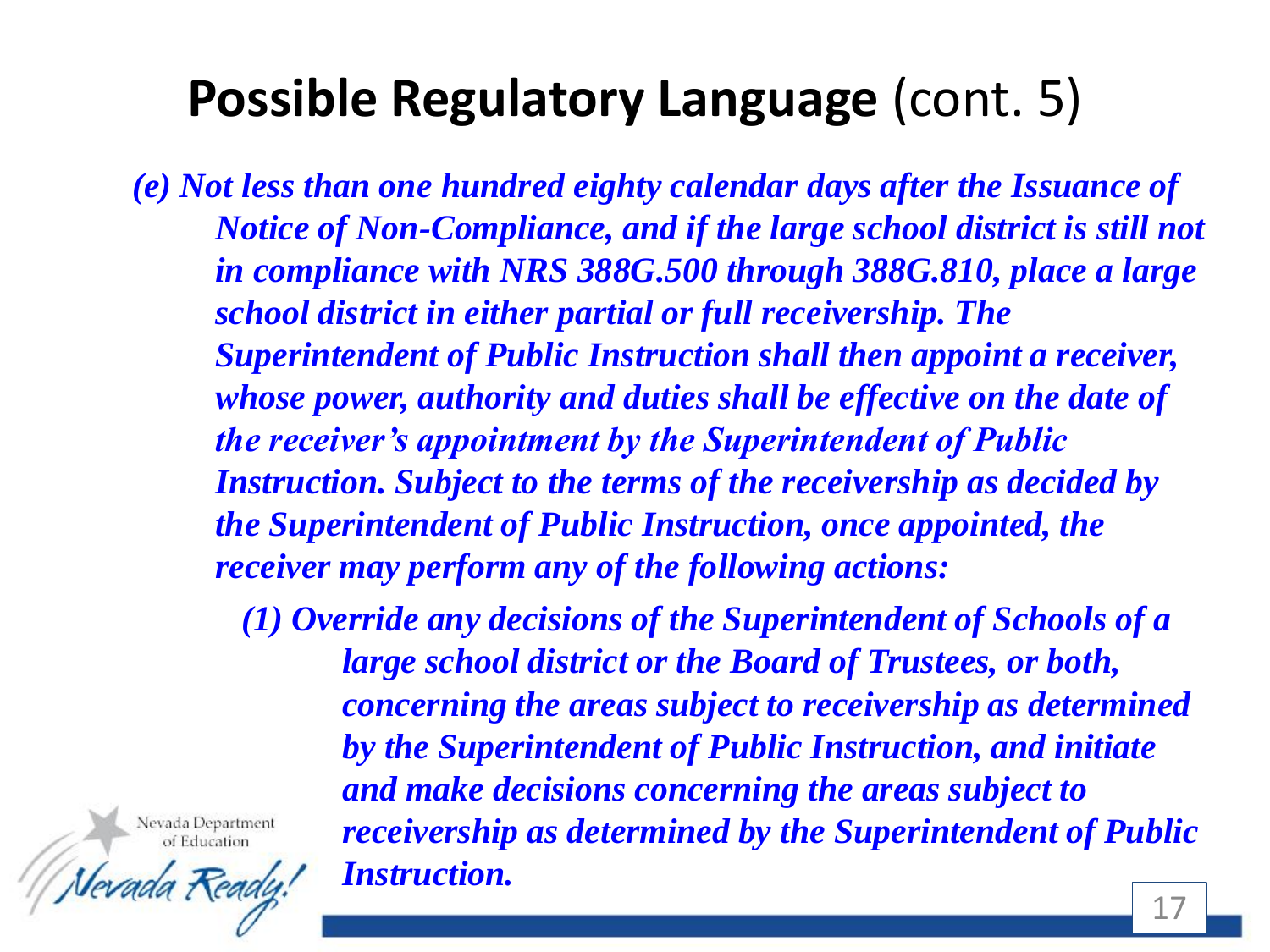# **Possible Regulatory Language** (cont. 6)

*(2) Attend any and all meetings of the large school district including, but not limited to, board of trustee meetings, executive or cabinet level meetings, principal meetings, and stakeholder meetings.*

*(3) Supervise the day-to-day activities of the large school district's staff, including reassigning the duties and responsibilities of personnel in a manner that, in the determination of the receiver, best suits the needs of the large school district. (4) Provide progress reports to the Superintendent of Public Schools and other reports as required by the Superintendent of Public Instruction.*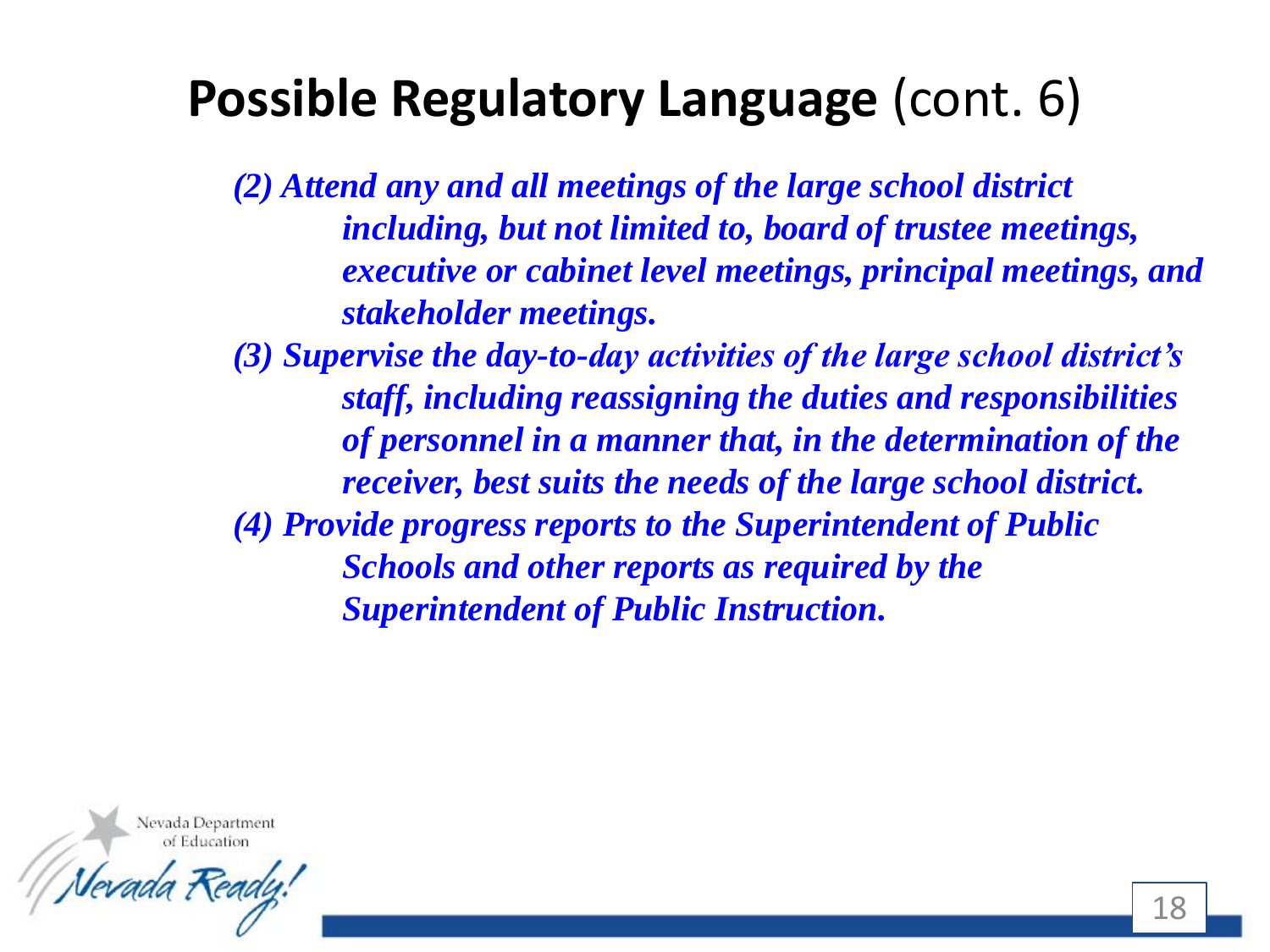# **Possible Regulatory Language** (cont. 7)

*(5) Reorganize the large school district to bring it into compliance with NRS 388G.500 through 388G.810. This includes, but is not limited to, reorganizing policies and regulations, management, budgetary systems, departments, divisions, and any other areas needed to bring the large school district into compliance.*

*(6) Negotiate or renegotiate employment contracts to bring them into compliance with NRS 388G.500 through 388G.810, including but not limited to, with recognized bargaining units.*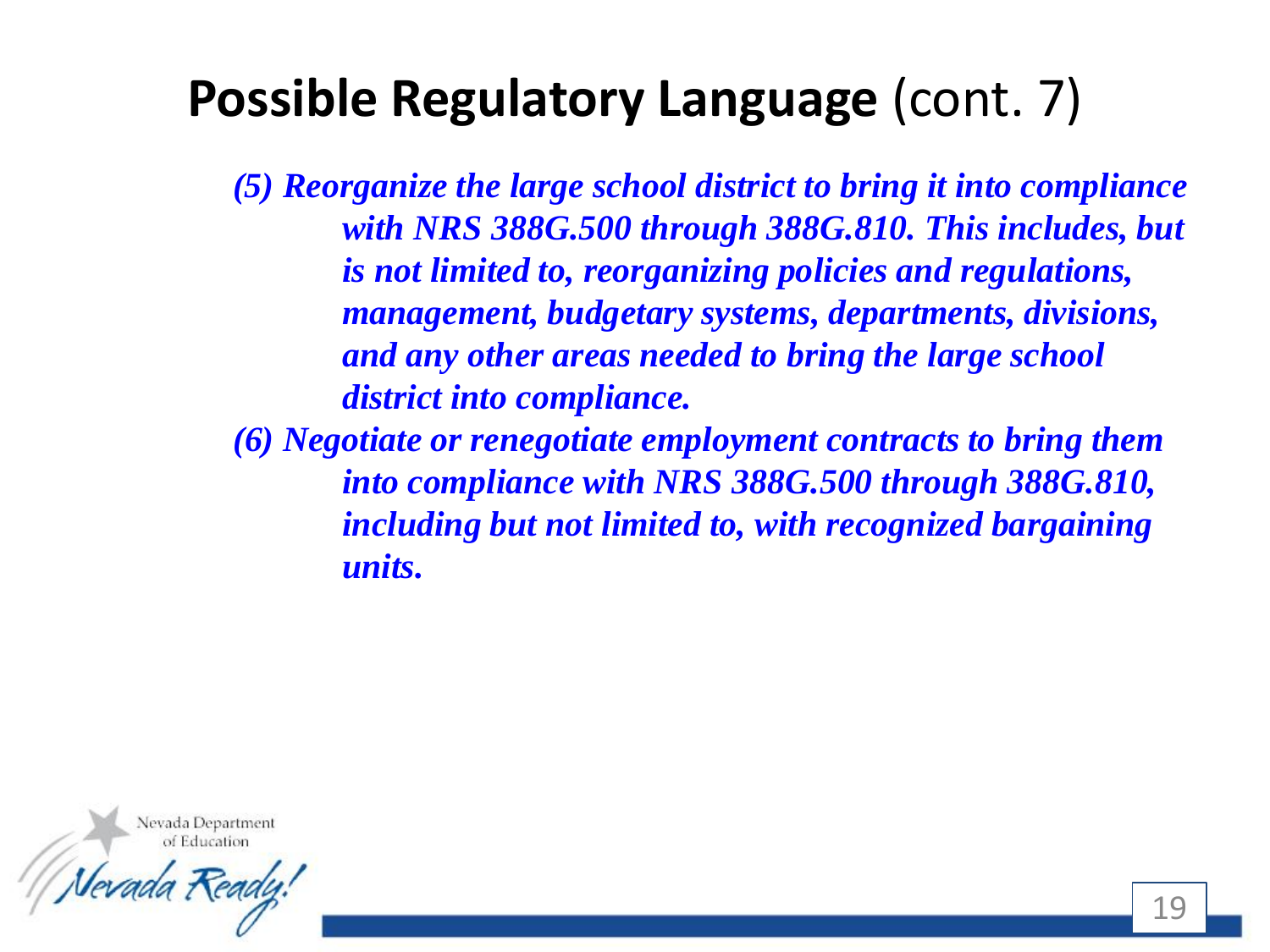# **Possible Regulatory Language** (cont. 8)

*(f) Following the appointment of a receiver by the Superintendent of Public Instruction, the large school district shall:*

> *(1) Compensate the receiver and any staff hired or appointed by the receiver commensurate with their qualifications and experience, as determined by the Superintendent of Public Instruction, as well as reimburse them for any reasonable and necessary expenses incurred in performing their duties.*

> *(2) Indemnify the receiver and any staff hired or appointed by the receiver who is made or threatened to be made a party to any litigation by reason of their status under this Title if the receiver or staff acted in good faith and in a manner that the receiver or staff reasonably believed to be consistent with the best interest of the large school district and if the receiver or staff had no reasonable cause to believe that the conduct was unlawful.*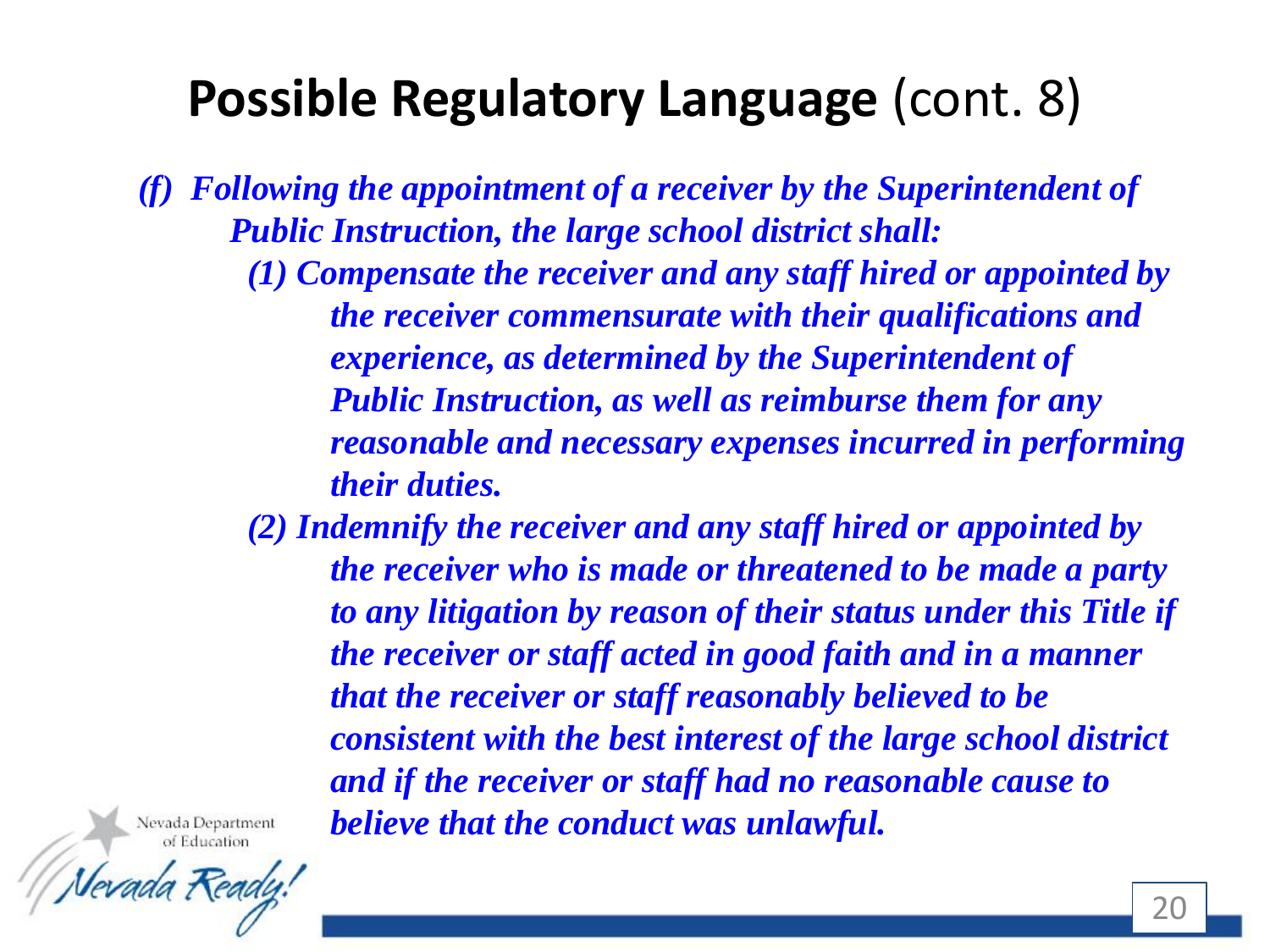# **Possible Regulatory Language** (cont. 9)

*(g) Remove the large school district from receivership and dismiss the receiver and dismiss any staff appointed or hired by the receiver thirty days after the large school district is in compliance with NRS 388G.500 through 388G.810.*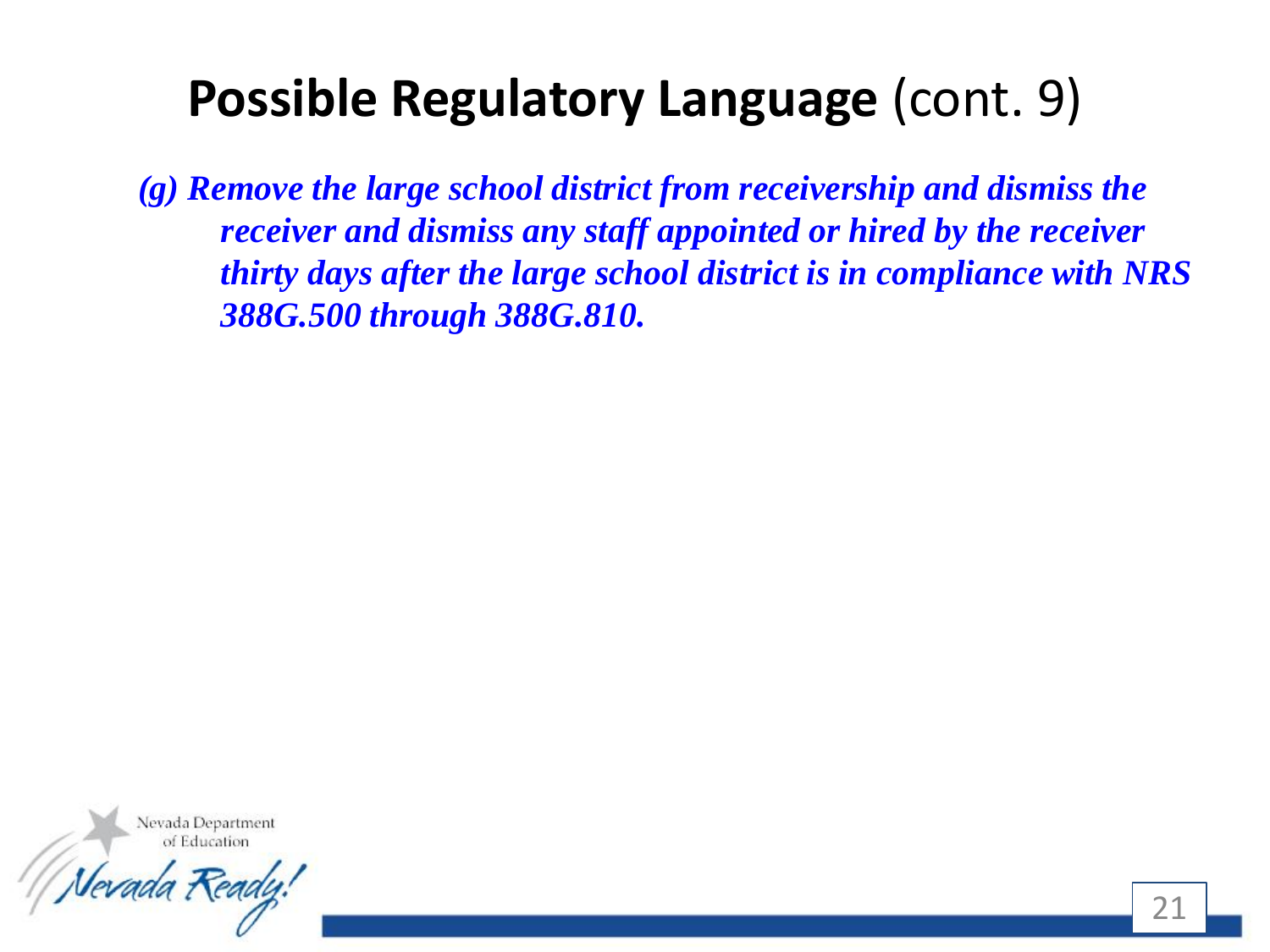# **Other Proposed Regulatory Language**

**NAC 388G.100 Establishment of dispute resolution process to address issues relating to member of organizational team; requirements for process; submission of dispute to Department. (**NRS [388G.590](https://www.leg.state.nv.us/NRS/NRS-388G.html#NRS388GSec590)**)**

1. The board of trustees of a large school district shall establish a dispute resolution process for issues relating to retaliation and reprisal as a result of the performance of duties as a member of an organizational team for a local school precinct established pursuant to [NRS 388G.700](https://www.leg.state.nv.us/NRS/NRS-388G.html#NRS388GSec700) *, and for disputes relating to the development and implementation of service level agreements pursuant to NAC 388G.110 through 388G.140, inclusive*.

*7. The actual cost of dispute resolution, including, but not limited to, the expense of and compensation for hearing officers selected pursuant to subsections 5 and 6 of this section, shall be the sole responsibility of the large school district. 10. Any cost or financial burden related to consequences imposed for noncompliance with the provisions of NRS 388G.500 through 388G.810, inclusive, or for noncompliance with any of the provisions of chapter 388G of NAC, shall be the sole responsibility of the large school district.*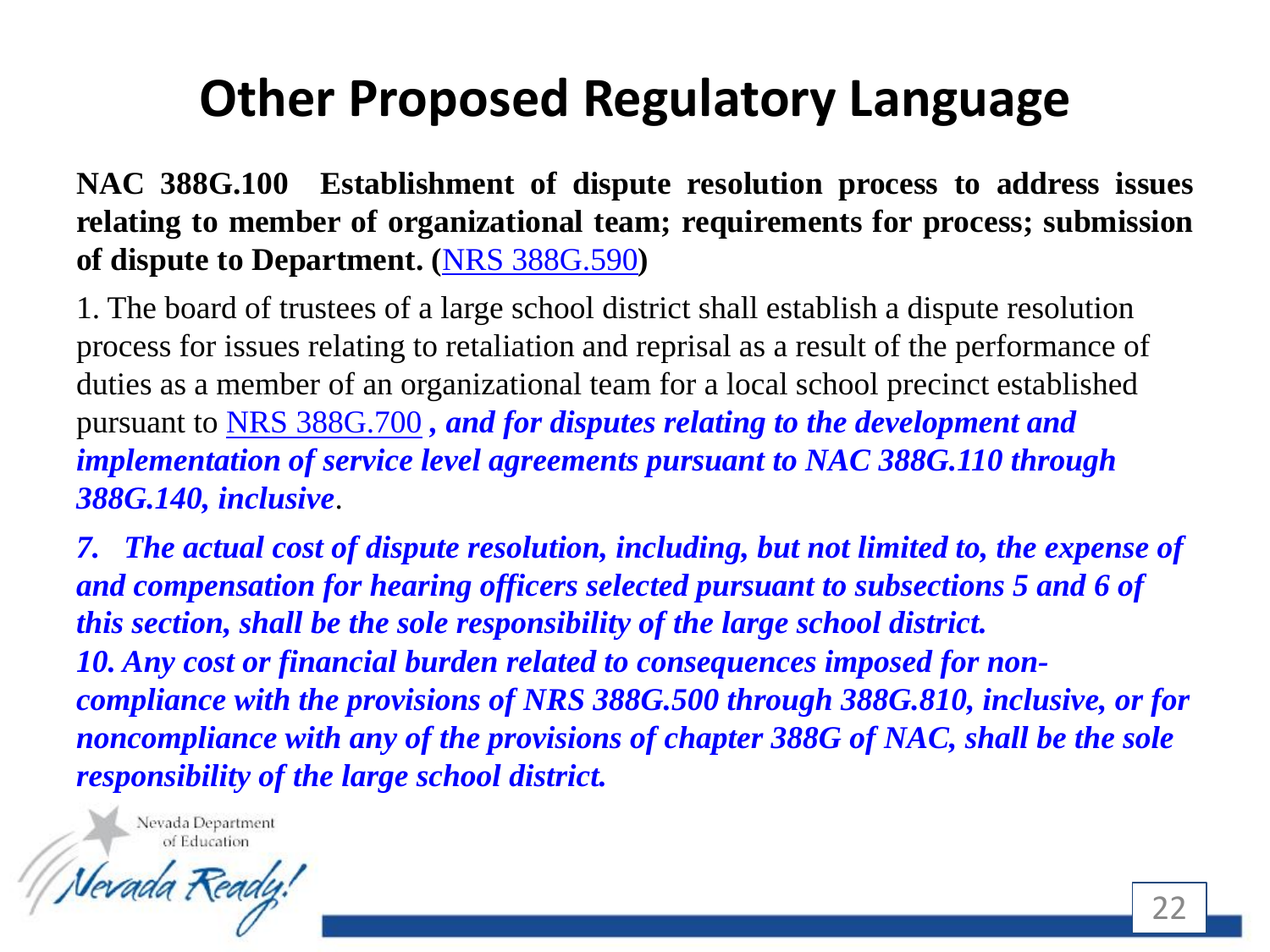#### **Other Proposed Regulatory Language,** cont.

*NAC 388G.XXX(2)*

*1. A large school district shall, at least annually, provide mandatory training on the provisions of NRS 388G.500 through 388G.810, inclusive, and on the provisions of chapter 388G of NAC, to:*

- *(a) All voting members of the Board of Trustees of the school district;*
- *(b) The Superintendent of Schools of the large school district;*
- *(c) All members of the Superintendent of School's Cabinet;*
- *(d) All principal supervisors;*
- *(e) All principals employed by the large school district; and*
- *(f) Any person who is a member of a school organizational team within the school district.*

*2. The training provided pursuant to subsection 1 must be approved by the State Superintendent of Public Instruction or designee prior to delivery.*